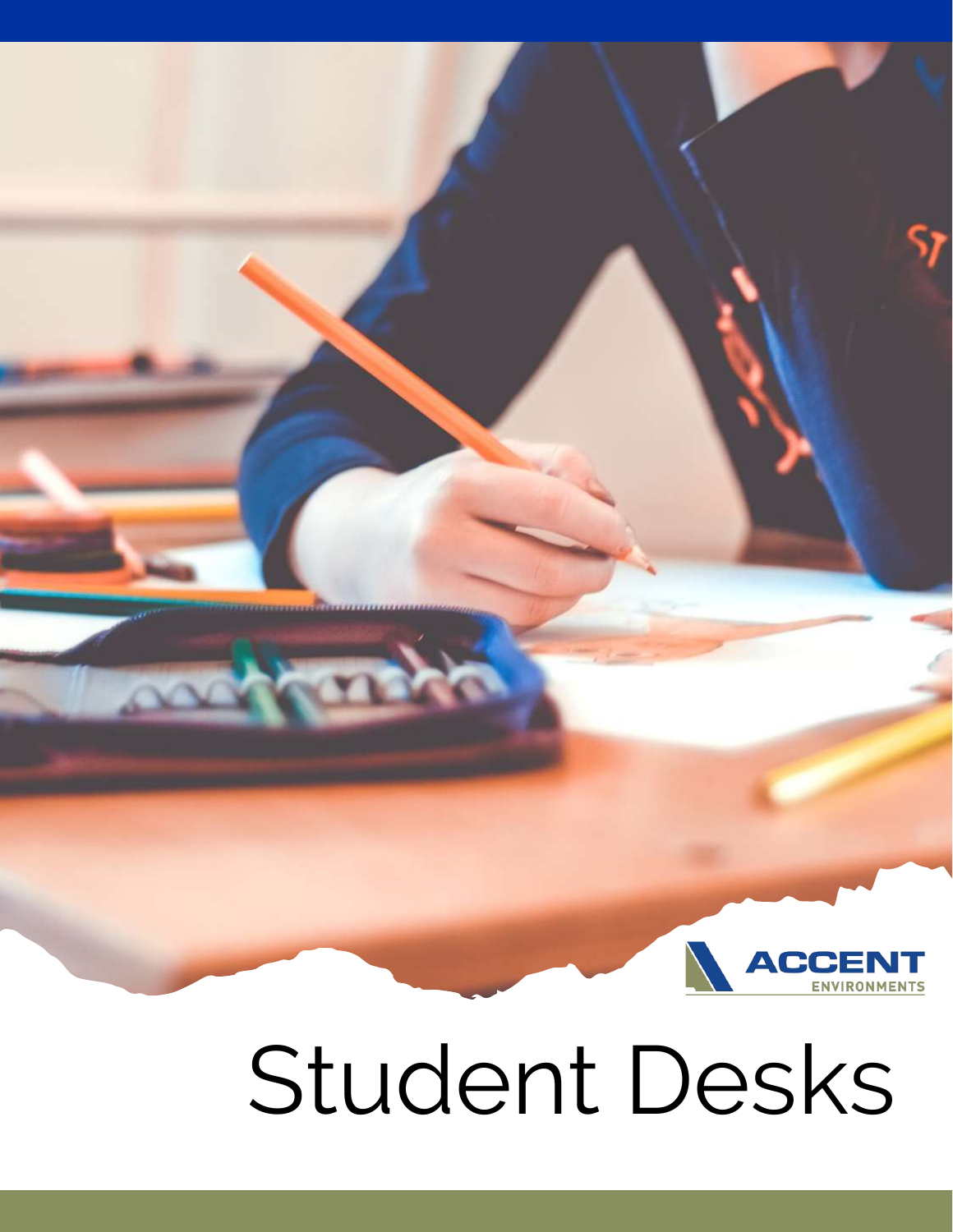#### **Student Desks**

Individual desks may be part of the solution to maintain social distancing between students.

#### **Gold Series Eclipse Desk**

Size: 21" x 31" or 20" x 28"

- Particleboard core
- High pressure laminate surface
- 2mm PVC edge
- 2" Legs adjustable from 22" 30" in height and 28" to 40" for standing height requirements
- Silver or black leg





#### **785 Desk with Book Box**

Size: 18" x 24"

- Tubular steel frame, open front book box
- High pressure laminate or solid plastic top
- Adjustable height 23" 31"

#### **Zuma Series Student Desk**

#### Size: 20" x 26"

- Tubular steel frame
- Rectangular hard plastic work surface
- Adjustable height 22" 34"
- Available with or without book box

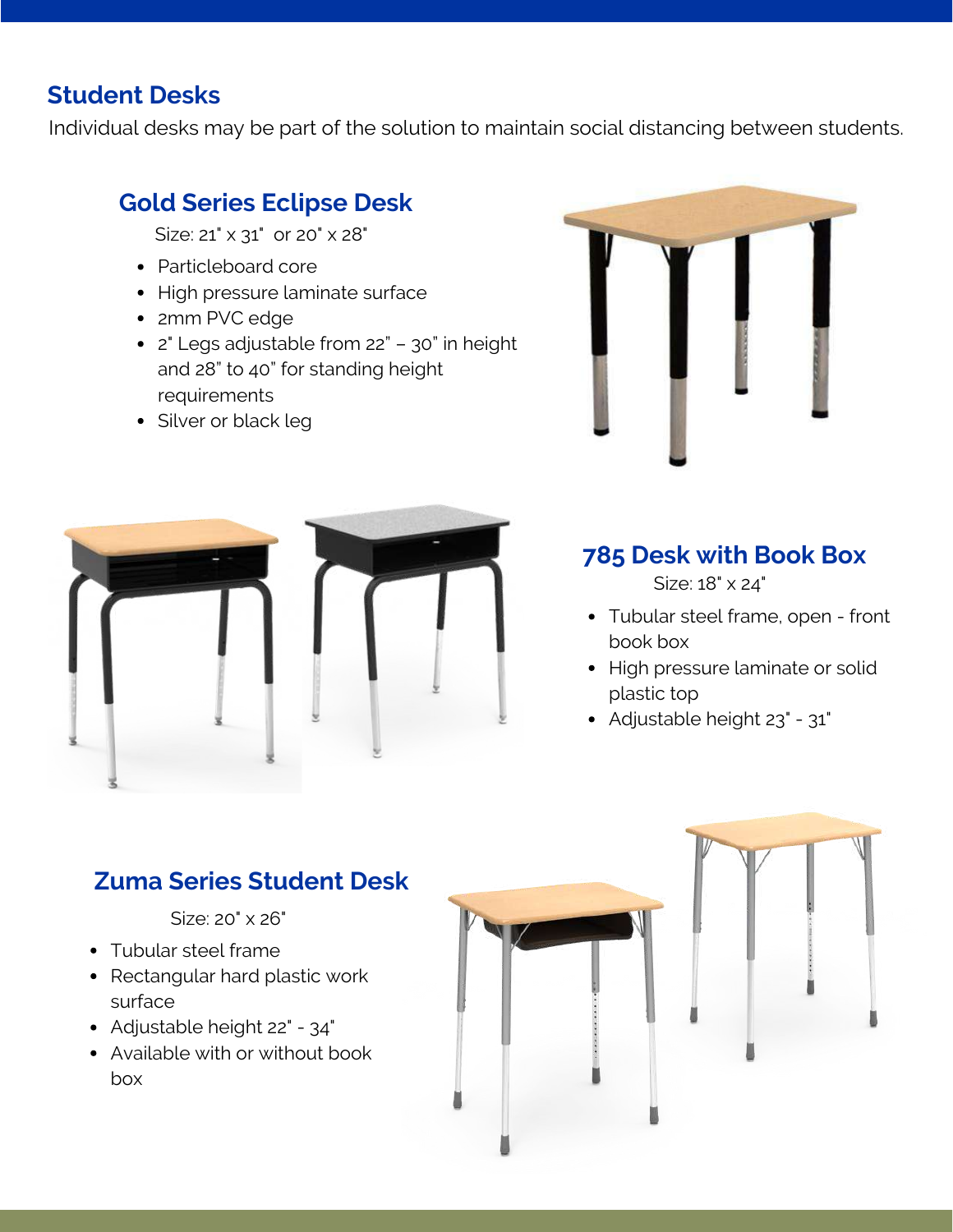### **Zuma Boomerang Desk Zuma Trapezoid Desk**

Size: 28" x 28"

- Tubular steel frame, boomerang shaped work surface
- High pressure laminate or solid plastic top
- Adjustable height 22" 34"
- Plastic book box
- Available with or without book box



Size: 21" × 33"

- Tubular steel frame, boomerang shaped work surface
- Adjustable height 22" 34"
- Solid plastic top
- Available with or without book box
- Available in two models and can be used to create a hexagon or octagon shape for future collaboration



#### **SOCIAL DISTANCE Now**



#### **COLLABORATE in the Future**



**The Zuma Series is a excellent solution for social distancing as well as collaboration when needed!**